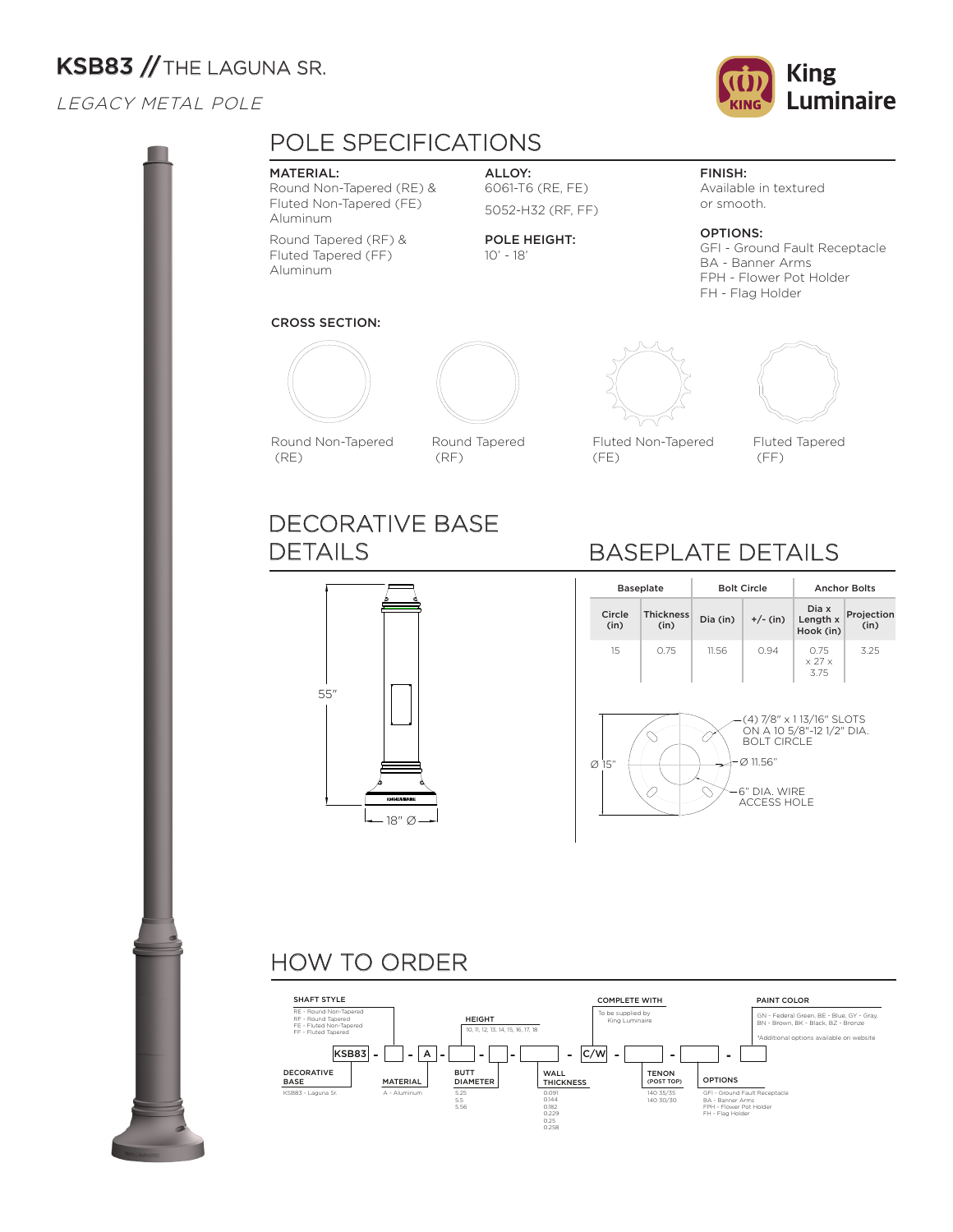# POLE DETAILS KSB83 THE LAGUNA SR.

|           | <b>Nominal Mounting</b><br>Height (ft) | <b>Catalog Code</b>      | Alloy   | <b>Butt</b><br>(in) | Tip<br>(in) | Wall Thickness (in) | Handhole                      | Wt.<br>$(lbs)$ * |
|-----------|----------------------------------------|--------------------------|---------|---------------------|-------------|---------------------|-------------------------------|------------------|
| etails    | 10                                     | KSB83-RF-A-10-5.56-0.258 | 6061-T6 | 5.56                | 5.56        | 0.258               | $4'' \times 9''$ (25 1/4" AG) | 108.0            |
| $\bigcap$ | 11                                     | KSB83-RF-A-11-5.56-0.258 | 6061-T6 | 5.56                | 5.56        | 0.258               | $4'' \times 9''$ (25 1/4" AG) | 113.0            |
| Pole      | 12                                     | KSB83-RF-A-12-5.56-0.258 | 6061-T6 | 5.56                | 5.56        | 0.258               | $4'' \times 9''$ (25 1/4" AG) | 118.0            |
| $\,$      | 13                                     | KSB83-RE-A-13-5.56-0.258 | 6061-T6 | 5.56                | 5.56        | 0.258               | $4'' \times 9''$ (25 1/4" AG) | 123.0            |
|           | 14                                     | KSB83-RF-A-14-5.56-0.258 | 6061-T6 | 5.56                | 5.56        | 0.258               | $4'' \times 9''$ (25 1/4" AG) | 128.0            |
| ALUMINUM  | 15                                     | KSB83-RE-A-15-5.56-0.258 | 6061-T6 | 5.56                | 5.56        | 0.258               | $4'' \times 9''$ (25 1/4" AG) | 134.0            |
|           | 16                                     | KSB83-RE-A-16-5.56-0.258 | 6061-T6 | 5.56                | 5.56        | 0.258               | $4'' \times 9''$ (25 1/4" AG) | 139.0            |
|           | 17                                     | KSB83-RE-A-17-5.56-0.258 | 6061-T6 | 5.56                | 5.56        | 0.258               | $4'' \times 9''$ (25 1/4" AG) | 144.0            |
| 뿑         | 18                                     | KSB83-RF-A-18-5.56-0.258 | 6061-T6 | 5.56                | 5.56        | 0.258               | $4'' \times 9''$ (25 1/4" AG) | 149.0            |

| 10 | KSB83-RF-A-10-5.5-0.091 | 5052-H32 | 5.5 | 4.66 | 0.091 | 4" x 9" (25 1/4" AG)             | 87.0  |
|----|-------------------------|----------|-----|------|-------|----------------------------------|-------|
|    | KSB83-RF-A-10-5.5-0.144 | 5052-H32 | 5.5 | 4.66 | 0.144 | 4" x 9" (25 1/4" AG)             | 93.0  |
|    | KSB83-RF-A-10-5.5-0.182 | 5052-H32 | 5.5 | 4.66 | 0.182 | 4" x 9" (25 1/4" AG)             | 97.0  |
| 11 | KSB83-RF-A-11-5.5-0.091 | 5052-H32 | 5.5 | 4.52 | 0.091 | $4'' \times 9''$ (25 1/4" AG)    | 89.0  |
|    | KSB83-RF-A-11-5.5-0.144 | 5052-H32 | 5.5 | 4.52 | 0.144 | $4'' \times 9''$ (25 $1/4''$ AG) | 95.0  |
|    | KSB83-RF-A-11-5.5-0.182 | 5052-H32 | 5.5 | 4.52 | 0.182 | $4'' \times 9''$ (25 $1/4''$ AG) | 100.0 |
| 12 | KSB83-RF-A-12-5.5-0.091 | 5052-H32 | 5.5 | 4.38 | 0.091 | 4" x 9" (25 1/4" AG)             | 90.0  |
|    | KSB83-RF-A-12-5.5-0.144 | 5052-H32 | 5.5 | 4.38 | 0.144 | 4" x 9" (25 1/4" AG)             | 98.0  |
|    | KSB83-RF-A-12-5.5-0.182 | 5052-H32 | 5.5 | 4.38 | 0.182 | 4" x 9" (25 1/4" AG)             | 103.0 |
| 13 | KSB83-RF-A-13-5.5-0.091 | 5052-H32 | 5.5 | 4.24 | 0.091 | $4'' \times 9''$ (25 $1/4''$ AG) | 92.0  |
|    | KSB83-RF-A-13-5.5-0.144 | 5052-H32 | 5.5 | 4.24 | 0.144 | $4'' \times 9''$ (25 $1/4''$ AG) | 100.0 |
|    | KSB83-RF-A-13-5.5-0.182 | 5052-H32 | 5.5 | 4.24 | 0.182 | $4'' \times 9''$ (25 $1/4''$ AG) | 106.0 |
| 14 | KSB83-RF-A-14-5.5-0.091 | 5052-H32 | 5.5 | 4.10 | 0.091 | 4" x 9" (25 1/4" AG)             | 93.0  |
|    | KSB83-RF-A-14-5.5-0.144 | 5052-H32 | 5.5 | 4.10 | 0.144 | $4'' \times 9''$ (25 1/4" AG)    | 102.0 |
|    | KSB83-RF-A-14-5.5-0.182 | 5052-H32 | 5.5 | 4.10 | 0.182 | 4" x 9" (25 1/4" AG)             | 108.0 |
|    |                         |          |     |      |       |                                  |       |

# FE ALUMINUM // Pole Details FE ALUMINUM // Pole Details

RF ALUMINUM // Pole Details

RF ALUMINUM // Pole Details

| 10 | KSB83-FF-A-10-5.25-0.25 | 6061-T6 | 5.25 | 5.25 | 0.25 | $4'' \times 9''$ (25 1/4" AG) | 100.0 |
|----|-------------------------|---------|------|------|------|-------------------------------|-------|
| 11 | KSB83-FF-A-11-5.25-0.25 | 6061-T6 | 5.25 | 5.25 | 0.25 | 4" x 9" (25 1/4" AG)          | 105.0 |
| 12 | KSB83-FF-A-12-5.25-0.25 | 6061-T6 | 5.25 | 5.25 | 0.25 | 4" x 9" (25 1/4" AG)          | 110.0 |
| 13 | KSB83-FF-A-13-5.25-0.25 | 6061-T6 | 5.25 | 5.25 | 0.25 | 4" x 9" (25 1/4" AG)          | 115.0 |
| 14 | KSB83-FF-A-14-5.25-0.25 | 6061-T6 | 5.25 | 5.25 | 0.25 | 4" x 9" (25 1/4" AG)          | 120.0 |
| 15 | KSB83-FF-A-15-5.25-0.25 | 6061-T6 | 5.25 | 5.25 | 0.25 | $4'' \times 9''$ (25 1/4" AG) | 125.0 |
| 16 | KSB83-FF-A-16-5.25-0.25 | 6061-T6 | 5.25 | 5.25 | 0.25 | 4" x 9" (25 1/4" AG)          | 130.0 |
| 17 | KSB83-FF-A-17-5.25-0.25 | 6061-T6 | 5.25 | 5.25 | 0.25 | $4'' \times 9''$ (25 1/4" AG) | 135.0 |
| 18 | KSB83-FF-A-18-5.25-0.25 | 6061-T6 | 5.25 | 5.25 | 0.25 | $4'' \times 9''$ (25 1/4" AG) | 140.0 |
|    |                         |         |      |      |      |                               |       |

\* Weight includes the pole shaft, baseplate, and decorative cover.



**StressCrete**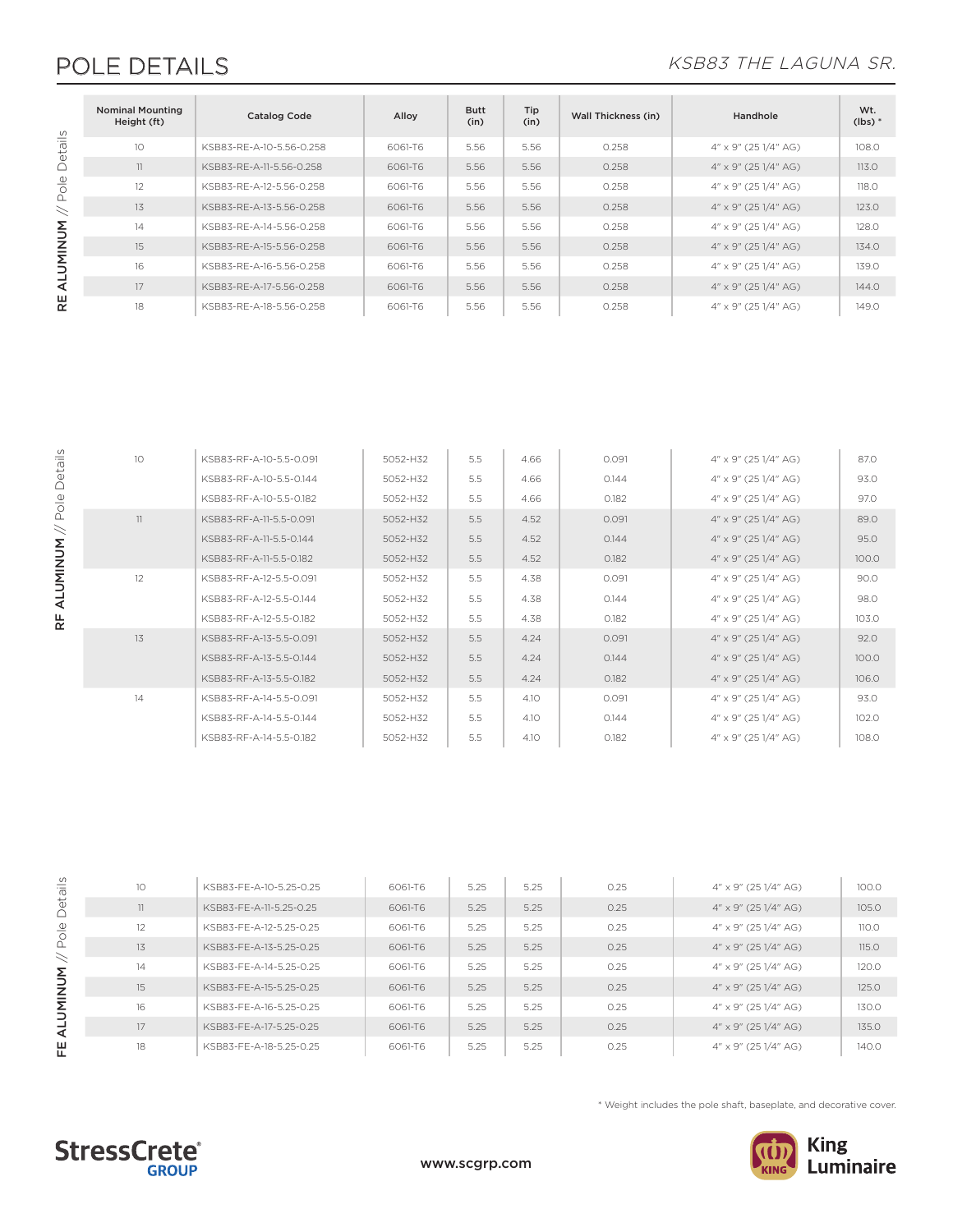## KSB83 THE LAGUNA SR.

| <b>Nominal Mounting</b><br>Height (ft) | <b>Catalog Code</b>     | Alloy    | <b>Butt</b><br>(in) | Tip<br>(in) | Wall Thickness (in) | Handhole                         | Wt.<br>$(lbs)$ * |
|----------------------------------------|-------------------------|----------|---------------------|-------------|---------------------|----------------------------------|------------------|
| 10                                     | KSB83-FF-A-10-5.5-0.091 | 5052-H32 | 5.5                 | 4.66        | 0.091               | $4'' \times 9''$ (25 1/4" AG)    | 86.0             |
|                                        | KSB83-FF-A-10-5.5-0.144 | 5052-H32 | 5.5                 | 4.66        | 0.144               | 4" x 9" (25 1/4" AG)             | 92.0             |
|                                        | KSB83-FF-A-10-5.5-0.182 | 5052-H32 | 5.5                 | 4.66        | 0.182               | $4'' \times 9''$ (25 1/4" AG)    | 96.0             |
|                                        | KSB83-FF-A-10-5.5-0.229 | 5052-H32 | 5.5                 | 4.66        | 0.229               | 4" x 9" (25 1/4" AG)             | 100.0            |
| 11                                     | KSB83-FF-A-11-5.5-0.091 | 5052-H32 | 5.5                 | 4.52        | 0.091               | 4" x 9" (25 1/4" AG)             | 88.0             |
|                                        | KSB83-FF-A-11-5.5-0.144 | 5052-H32 | 5.5                 | 4.52        | 0.144               | 4" x 9" (25 1/4" AG)             | 94.0             |
|                                        | KSB83-FF-A-11-5.5-0.182 | 5052-H32 | 5.5                 | 4.52        | 0.182               | $4'' \times 9''$ (25 $1/4''$ AG) | 99.0             |
|                                        | KSB83-FF-A-11-5.5-0.229 | 5052-H32 | 5.5                 | 4.52        | 0.229               | $4'' \times 9''$ (25 $1/4''$ AG) | 104.0            |
| 12                                     | KSB83-FF-A-12-5.5-0.091 | 5052-H32 | 5.5                 | 4.38        | 0.091               | $4'' \times 9''$ (25 1/4" AG)    | 89.0             |
|                                        | KSB83-FF-A-12-5.5-0.144 | 5052-H32 | 5.5                 | 4.38        | 0.144               | 4" x 9" (25 1/4" AG)             | 96.0             |
|                                        | KSB83-FF-A-12-5.5-0.182 | 5052-H32 | 5.5                 | 4.38        | 0.182               | 4" x 9" (25 1/4" AG)             | 101.0            |
|                                        | KSB83-FF-A-12-5.5-0.229 | 5052-H32 | 5.5                 | 4.38        | 0.229               | $4'' \times 9''$ (25 1/4" AG)    | 107.0            |
| 13                                     | KSB83-FF-A-13-5.5-0.091 | 5052-H32 | 5.5                 | 4.24        | 0.091               | $4'' \times 9''$ (25 $1/4''$ AG) | 91.0             |
|                                        | KSB83-FF-A-13-5.5-0.144 | 5052-H32 | 5.5                 | 4.24        | 0.144               | 4" x 9" (25 1/4" AG)             | 99.0             |
|                                        | KSB83-FF-A-13-5.5-0.182 | 5052-H32 | 5.5                 | 4.24        | 0.182               | 4" x 9" (25 1/4" AG)             | 104.0            |
|                                        | KSB83-FF-A-13-5.5-0.229 | 5052-H32 | 5.5                 | 4.24        | 0.229               | 4" x 9" (25 1/4" AG)             | <b>111.0</b>     |
| 14                                     | KSB83-FF-A-14-5.5-0.091 | 5052-H32 | 5.5                 | 4.10        | 0.091               | 4" x 9" (25 1/4" AG)             | 92.0             |
|                                        | KSB83-FF-A-14-5.5-0.144 | 5052-H32 | 5.5                 | 4.10        | 0.144               | 4" x 9" (25 1/4" AG)             | 101.0            |
|                                        | KSB83-FF-A-14-5.5-0.182 | 5052-H32 | 5.5                 | 4.10        | 0.182               | $4'' \times 9''$ (25 1/4" AG)    | 107.0            |
|                                        | KSB83-FF-A-14-5.5-0.229 | 5052-H32 | 5.5                 | 4.10        | 0.229               | $4'' \times 9''$ (25 1/4" AG)    | 114.0            |

\* Weight includes the pole shaft, baseplate, and decorative cover.

# SHAFT LOADING

|          |                                    |                          | Design Information // AASHTO LTS-6, Latest Revision ** |                   |                   |                   |                   |                   |                   |                   |                   |                   |  |  |
|----------|------------------------------------|--------------------------|--------------------------------------------------------|-------------------|-------------------|-------------------|-------------------|-------------------|-------------------|-------------------|-------------------|-------------------|--|--|
|          | Nominal<br>Mounting<br>Height (ft) | <b>Catalog Code</b>      | 90 MPH                                                 |                   |                   | <b>100 MPH</b>    |                   | <b>110 MPH</b>    |                   | <b>120 MPH</b>    |                   | <b>150 MPH</b>    |  |  |
|          |                                    |                          | Max EPA<br>(sqft)                                      | Max Load<br>(lbs) | Max EPA<br>(sqft) | Max Load<br>(lbs) | Max EPA<br>(sqft) | Max Load<br>(lbs) | Max EPA<br>(sqft) | Max Load<br>(lbs) | Max EPA<br>(sqft) | Max Load<br>(lbs) |  |  |
|          | 10 <sup>2</sup>                    | KSB83-RE-A-10-5.56-0.258 | 22.2                                                   | 400               | 17.9              | 300               | 14.7              | 300               | 12.3              | 300               | 7.8               | 200               |  |  |
| Loading  | 11                                 | KSB83-RE-A-11-5.56-0.258 | 18.5                                                   | 300               | 15.0              | 300               | 12.3              | 300               | 10.2              | 300               | 6.4               | 200               |  |  |
| $\prec$  | 12                                 | KSB83-RE-A-12-5.56-0.258 | 15.8                                                   | 300               | 12.7              | 300               | 10.4              | 300               | 8.7               | 200               | 5.4               | 200               |  |  |
|          | 13                                 | KSB83-RE-A-13-5.56-0.258 | 13.6                                                   | 300               | 10.8              | 300               | 8.9               | 200               | 7.4               | 200               | 4.6               | 200               |  |  |
|          | 14                                 | KSB83-RE-A-14-5.56-0.258 | 11.8                                                   | 300               | 9.4               | 200               | 7.6               | 200               | 6.3               | 200               | 3.9               | 200               |  |  |
| ALUMINUM | 15                                 | KSB83-RE-A-15-5.56-0.258 | 10.2                                                   | 300               | 8.1               | 200               | 6.6               | 200               | 5.4               | 200               | 3.3               | 200               |  |  |
|          | 16                                 | KSB83-RE-A-16-5.56-0.258 | 8.9                                                    | 200               | 7.1               | 200               | 5.7               | 200               | 4.7               | 200               | 2.8               | 200               |  |  |
| 분        | 17                                 | KSB83-RE-A-17-5.56-0.258 | 7.7                                                    | 200               | 6.0               | 200               | 4.8               | 200               | 3.9               | 200               | 2.3               | 200               |  |  |
|          | 18                                 | KSB83-RE-A-18-5.56-0.258 | 6.6                                                    | 200               | 5.1               | 200               | 4.1               | 200               | 3.3               | 200               | 1.8               | 200               |  |  |

\*\* EPA represents the Effective Projected Area of the attachments on the pole. Designs are limited to post top luminaires or attachments located at or below the mounting height. Consult factory for poles supporting attachments located above the mounting height.